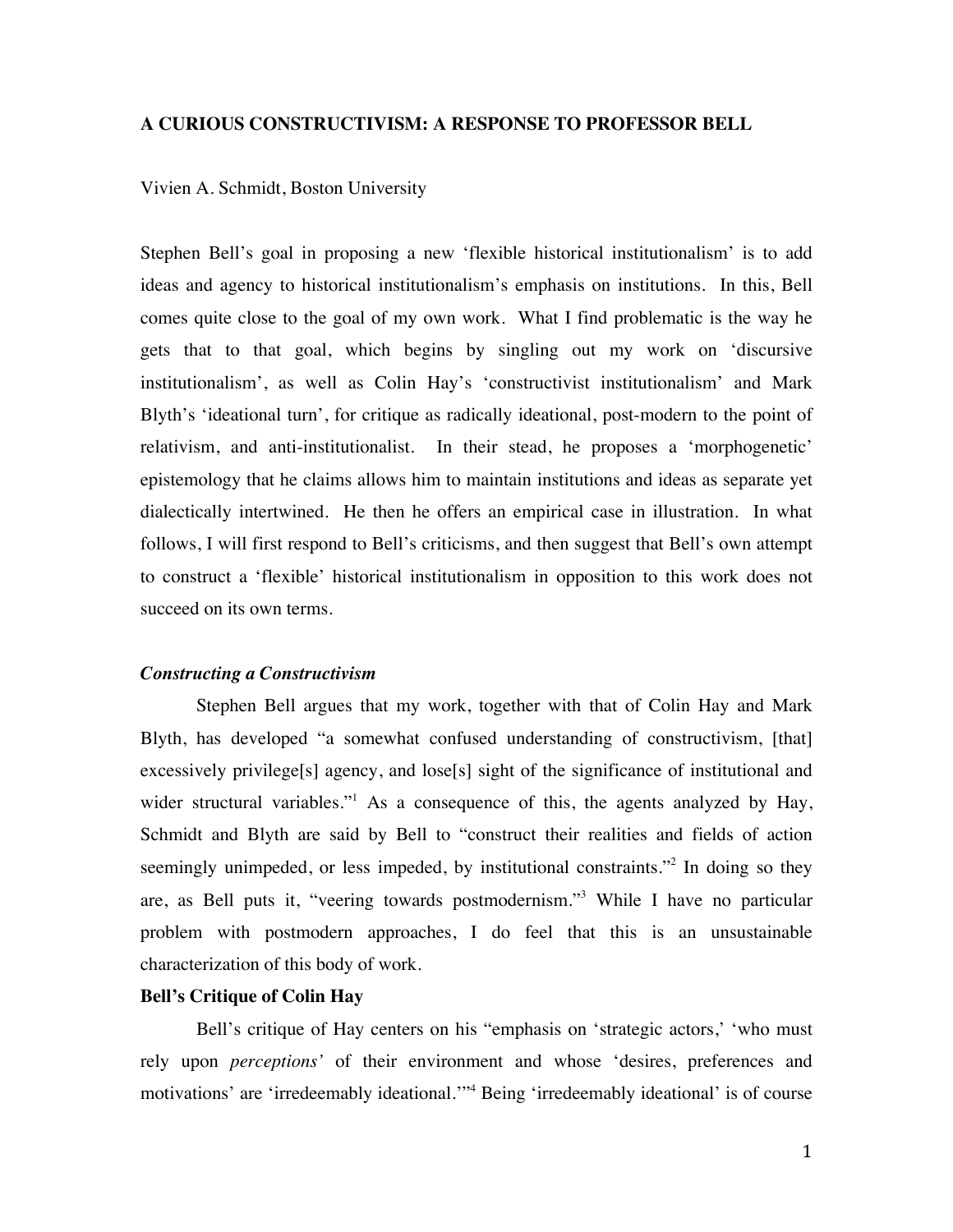problematic because it would imply Hay doesn't take account of institutions at all, which is hard to square with his published work. Indeed, surely the burden of proof lies with Bell to show what is wrong with this position, rather than simply positing it as somehow beyond the pale? Bell draws upon a mere sliver of Hay's vast empirical and theoretical contribution to justify this claim. As such, it appears as more of an assertion than an argument backed up by evidence.

Bell's actual argument against Hay is that his 'irredeemable ideationalism' rests upon a contradiction. Bell quotes Hay as arguing that "institutional change does indeed occur in a context which is structured,"<sup>5</sup> but then cites as contradictory Hay's statement that "the outcome of political struggles "can in no sense be derived from the extant institutional context itself." But why is this contradictory? A contradiction is the juxtaposition of two simultaneous truth statements where each entails the negation of the other. In contrast, there is nothing contradictory in positing that 'politics occurs in a context that in and of itself does not determine outcomes,' as Hay has done here.<sup>6</sup> There is nothing very controversial here, and it does not look to be very far from Bell's own argument concerning what Anthony Giddens used to refer to as the 'duality of structures' that he draws upon later in his article.

#### **Bell's Critique of Mark Blyth**

I see three problematic aspects to Bell's criticisms of Blyth's work. First of all, Bell suggests that Blyth has an "ideationally '*primitive'* (Bell's emphasis) account of institutional life and change," which leads to "a lack of empirically grounded theorizing about how agents and their ideas actually connect with institutions or indeed wider structures."<sup>7</sup> I find this difficult to square with the published work of Blyth with which I am acquainted. Indeed, one could argue that setting out to provide an empirically grounded account of institutional change is precisely what *Great Transformations* (2002), the book Bell criticizes, and several subsequent pieces by Blyth that he does not address in his article, all set out to  $do.<sup>8</sup>$ 

Second, and building on this point, Bell argues that Blyth sees moments of institutional failure as being critical for his explanatory framework, but "what this notion of failure actually means is not explained."<sup>9</sup> Yet chapter two of *Great Transformations*, for example, unpacks how "institutions provide stability…by managing and coordinating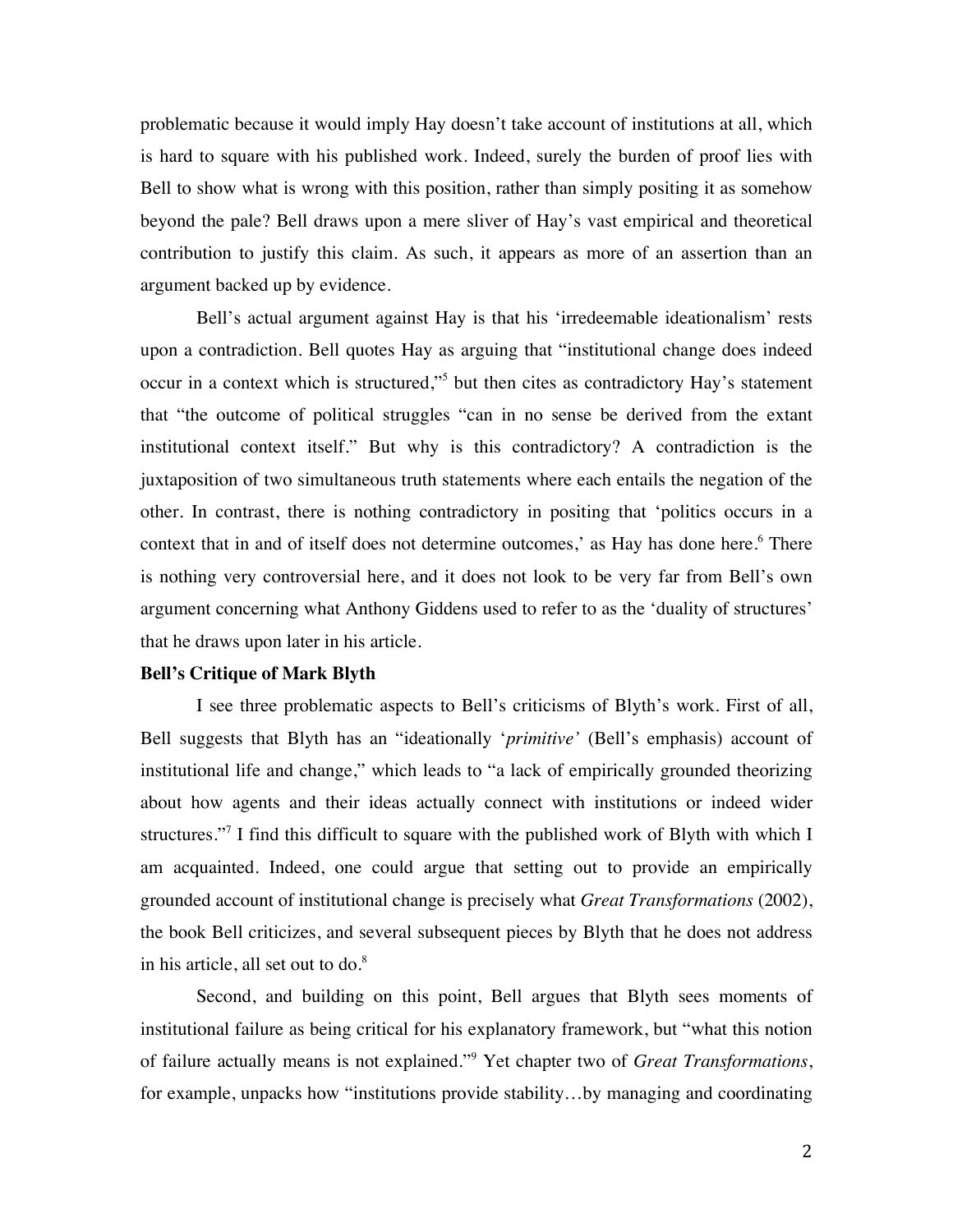agents' expectations about the future such that they converge and become self-stabilizing over time."<sup>10</sup> Critical here are the ideas about how the economy works that agents share and that act as coordinating conventions. Drawing explicitly on Keynes, Blyth explains that institutional failure is the failure of the conventional wisdom of the day to coordinate economic expectations of future likely states of the world.

Third, Bell interprets Blyth's remark that "ideas certainly do matter in periods when existing institutional frameworks...fail" as "being tantamount to institutional erasure in crisis moments."<sup>11</sup> To my knowledge, Blyth has never published anything about institutional contexts "dissolving" or institutional conditions being "erased" as Bell contends in his article. In my reading at least, Blyth argues that actors both lose their faith in existing institutions, and gain new ideas about their interests, under the conditions of heightened uncertainty generated in the moments when existing institutions no longer promote the coordination of expectations. In sum, Bell's argument that Blyth's "mechanisms of crisis and uncertainty largely serve to erase existing institutional conditions"<sup>12</sup> asserts more than seems warranted from Blyth's published record.

The problems with this argument come out most clearly in Bell's reinterpretation of one of Blyth's (2002) minor empirical cases regarding the institutional clout of the US Federal Reserve during the inflationary crisis of the 1970s. Bell seeks to prove that institutional erasure didn't happen, which strikes me as odd since Blyth never made any argument in favor of institutional erasure. Instead, Blyth argues that when existing institutions failed to avert a crisis, the new convention that governed the financial markets at that point, monetarism, also had to become the convention through which the Fed sought to govern, since otherwise its actions would have had no meaning to the agents involved. $13$ 

For institutionalists like me, this demonstrates something about an institution's credibility to be sure. But as a constructivist I see that property as a prior function of the ability of agents to interpret, and thus act within the same intellectual framework, as the markets they seek to govern.<sup>14</sup> Its material existence is not, in and of itself, explanatory. Taken together, then, Bell's problem with Blyth seems to be his focus upon ideas in preference to institutions. But why shouldn't Blyth focus on ideas? There is nothing that mandates that one must start with institutions and then treat ideas as the residual.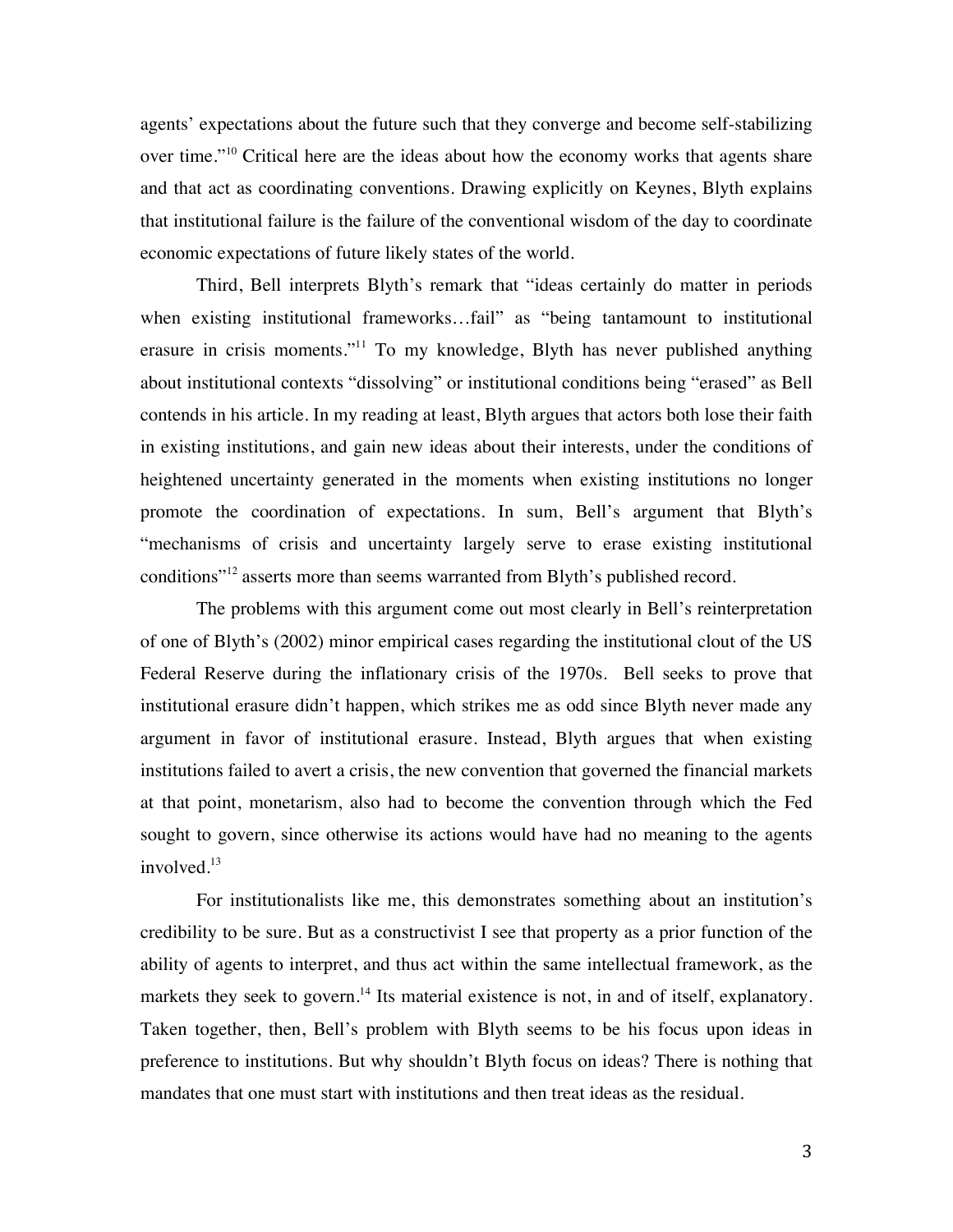#### **Bell's Critique of Vivien Schmidt**

Bell's criticism of my own work has two lines of attack. First, he argues that I "zero in on…a more fluid and flexible environment in which to effect change, *largely because this move ostensibly allows agents to 'construct' their realities and fields of action seemingly unimpeded or less impeded by institutional constraints*" (my italics). Second, he argues, "Schmidt thus sees constructivist institutionalism as a better alternative because it 'puts agency back into institutional change.'"15 This juxtaposition of statements in his article leaves the impression that my notion of agency is indeed radically ideational since agency is "seemingly unimpeded" or at best "less impeded" by institutional constraints. I seem to be saying, according to Bell, that agents can construct the world any way that they like. Furthering this impression Bell argues that I see "institutions *merely* as arenas which 'frame the discourse,'" with the institutionalism in discursive institutionalism "*reduced* to the 'constructs of meaning which are internal to sentient (thinking and speaking) agents,'" with institutions that "*simply* appear as a "meaning context," "background information," or as "contingent (the result of agents' thoughts, words, and actions)."16 My discomfort with Bell's criticism of my work is he is cutting up a complex set of arguments in such a way that I do not recognize my own work in his rendition of it.

To clarify, I call my approach 'discursive institutionalism' to highlight the need to add a fourth institutionalism to the three older 'new institutionalisms' that are focused on rationalist interests, historical regularities, and cultural frames.<sup>17</sup> I see this as an umbrella concept for the vast number of approaches that deal with the substantive content of ideas<sup>18</sup> as well as the interactive processes of discourse, whether coordinative ones among policy actors<sup>19</sup> or communicative ones between political actors and the public,<sup>20</sup> all of which take place in specific and pre-defined institutional contexts. Unlike Colin Hay's work, whose purpose in calling his approach 'constructivist institutionalism' is to delineate an ontological position, I leave open where the wide range of discursive institutionalist scholars fit on a continuum between positivism and constructivism.<sup>21</sup> Far from rejecting institutions for ideas and allowing agents to build the world as they see fit, I take a quite moderate constructivist position.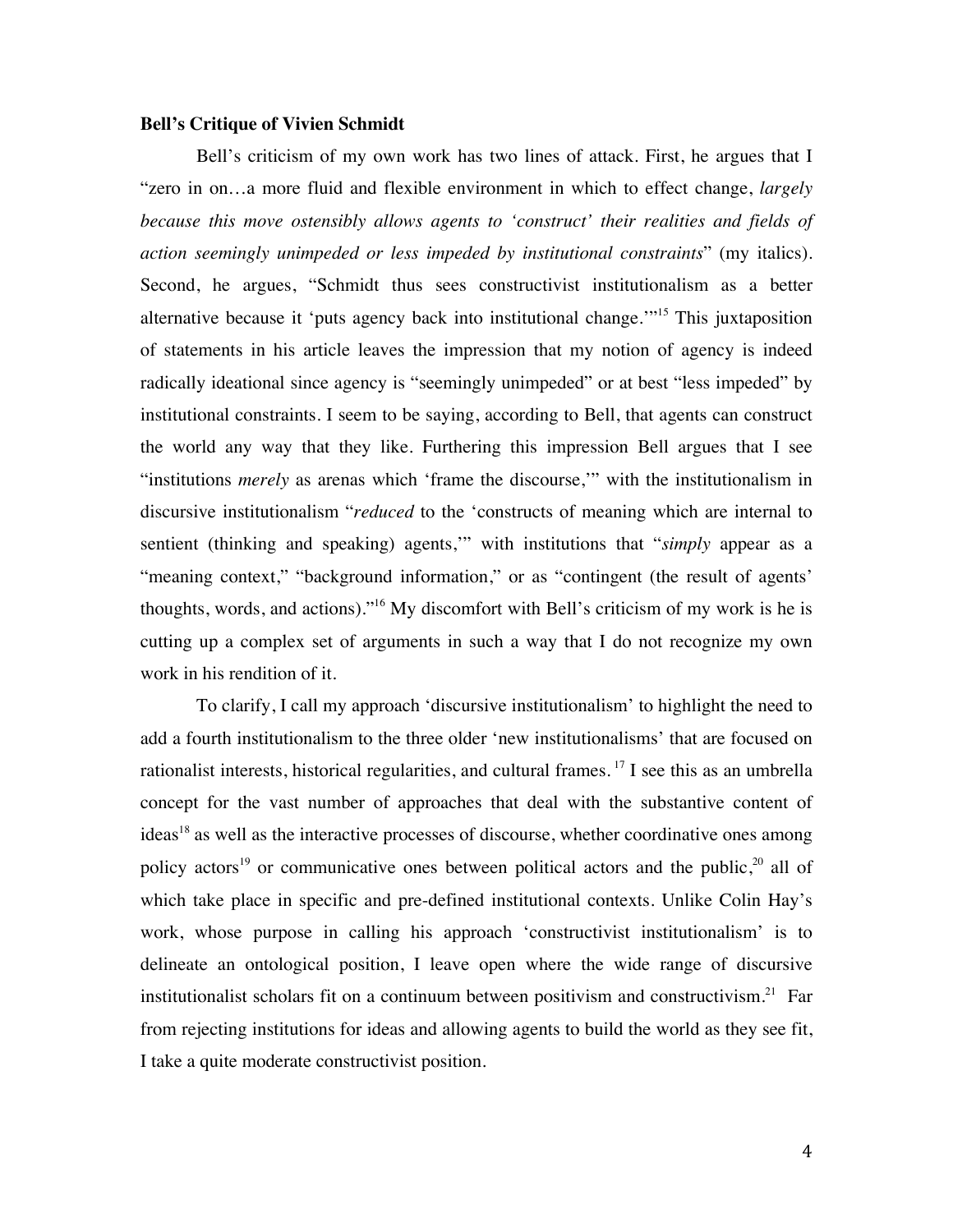Like Bell, I have long appreciated institutions as simultaneously constraining structures and enabling constructs of meaning, that are both external to and yet internal to sentient agents whose "background ideational abilities" (building on Searle's work) explain how they are able to create and maintain institutions, while their "foreground discursive abilities'" (building on Habermas' *communicative action*) explain how agents communicate critically about those institutions in order to change or maintain them. I take this position precisely because it avoids the epistemological problems of radical ideationalism Bell identifies. More specifically, I most often quite explicitly precede my discursive institutionalist discussion of the politics of ideas and discourse with a historical institutionalist account of crisis-driven and/or incremental changes in rules and regularities, which is precisely what Bell seeks to do.<sup>22</sup> For public policy in particular, moreover, I have repeatedly argued that discourse is just one explanatory factor, along with policy problems, policy legacies, policy preferences, and political institutional arrangements.<sup>23</sup>

### *Temporality and institutional flexibility*

Bell also argues that Hay, Blyth, and I understate the flexibility of the institutions developed in *existing* institutionalist scholarship. Yet making such a case encounters a temporal problem. Specifically, the contributions by Schmidt and Blyth that Bell specifically focuses his criticisms upon were published around 2002. The date of publication is important because it is odd for me to be criticized for not recognizing, in 2002, the contribution of literatures on institutional change published in 2010 (Mahoney and Thelen), 2006 (Tsai), 2005 (Streek and Thelen), and 2004 (Campbell). But even if those literatures had been available to me in 2002, I would have still disagreed with them. And once available, I did in fact put my concerns on paper.

In my own work (2008, 2010), for example, I argue that Streeck and Thelen (2005) have made great progress in endogenizing change, by theorizing the incremental processes resulting from actors' use of mechanisms of layering, conversion, and interpretation—a literature that Bell applauds and seeks to build upon. However, although this literature may help describe change, *it does not explain it*, since to explain change they would need to make reference to what actors think and say that leads to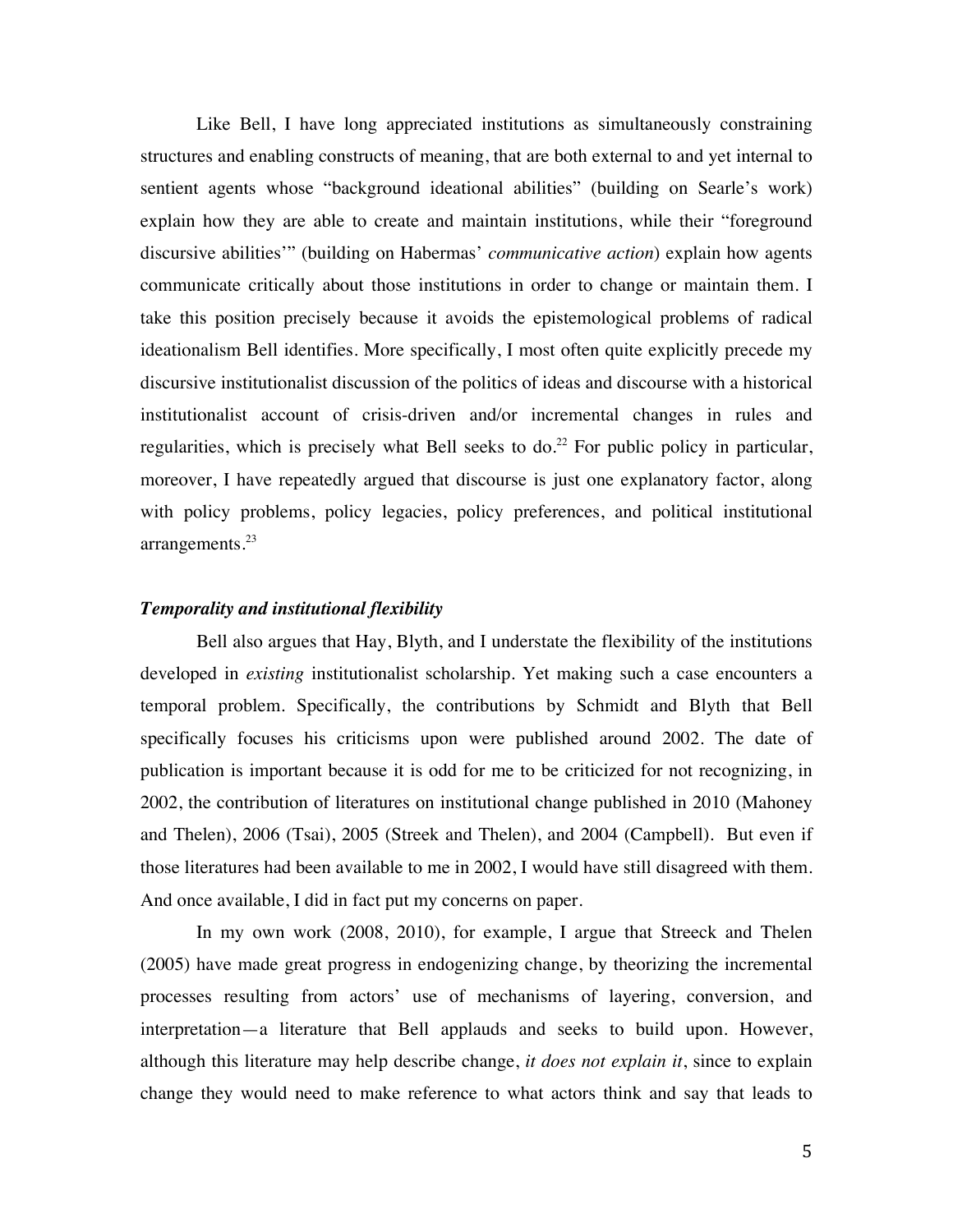change, hence my constructivism. Indeed, while the newest of these approaches (e.g., Mahoney and Thelen 2010) certainly provides us with welcome categorizations of the kinds of agents who have successfully overthrown, undermined, or converted institutions, they cannot, in their own theoretical terms, explain how such agents bring about change. This is because they do not theorize about the ideas such agents may use to interpret what has gone wrong, what to do about it, how to mobilize, or how they persuade others to join them.24

In short, I have difficulty recognizing both the body of work with which I am associated as well as my own particular contributions in what Bell writes. And yet, when Bell argues that, "agents interpret and construct the experience of their institutional situation using subjective and inter-subjective cognitive and normative frameworks and discursive processes,"<sup>25</sup> I could not agree more. But if he and I are making essentially the same arguments, then I must wonder, moving from his criticisms to his preferred alternative model, what is the value added of his morphogenic and flexible historical institutionalist alternative?

### *Morphogenics, Change, and Endogeneity*

Bell's preferred alternative is derived from scholars whose constructivism is sometimes described as 'critical realist' (e.g., Margaret Archer) or 'semi-rationalist' (e.g., Wendt or Culpepper). I would argue that the key problem with the approach he borrows from is that it is hard to figure out what institutionalism means in such a framework. From the perspective of the non-initiated, it actually looks as if institutions have whatever causal properties the author says they have at any given moment. Specifically, Bell argues that institutions can be both resources and constraints at the same time. Such a position is intuitively appealing, but I argue, it fails in practice to produce empirically verifiable results.

Bell's alternative to what he calls constructivist institutionalism is based upon the juxtaposition of three claims. First, as noted above, is the constructivist claim that "agents interpret and construct the experience of their institutional situation using subjective and inter-subjective cognitive and normative frameworks and discursive processes."<sup>26</sup> This statement is then juxtaposed to two flexible-institutionalist claims, that "agents still have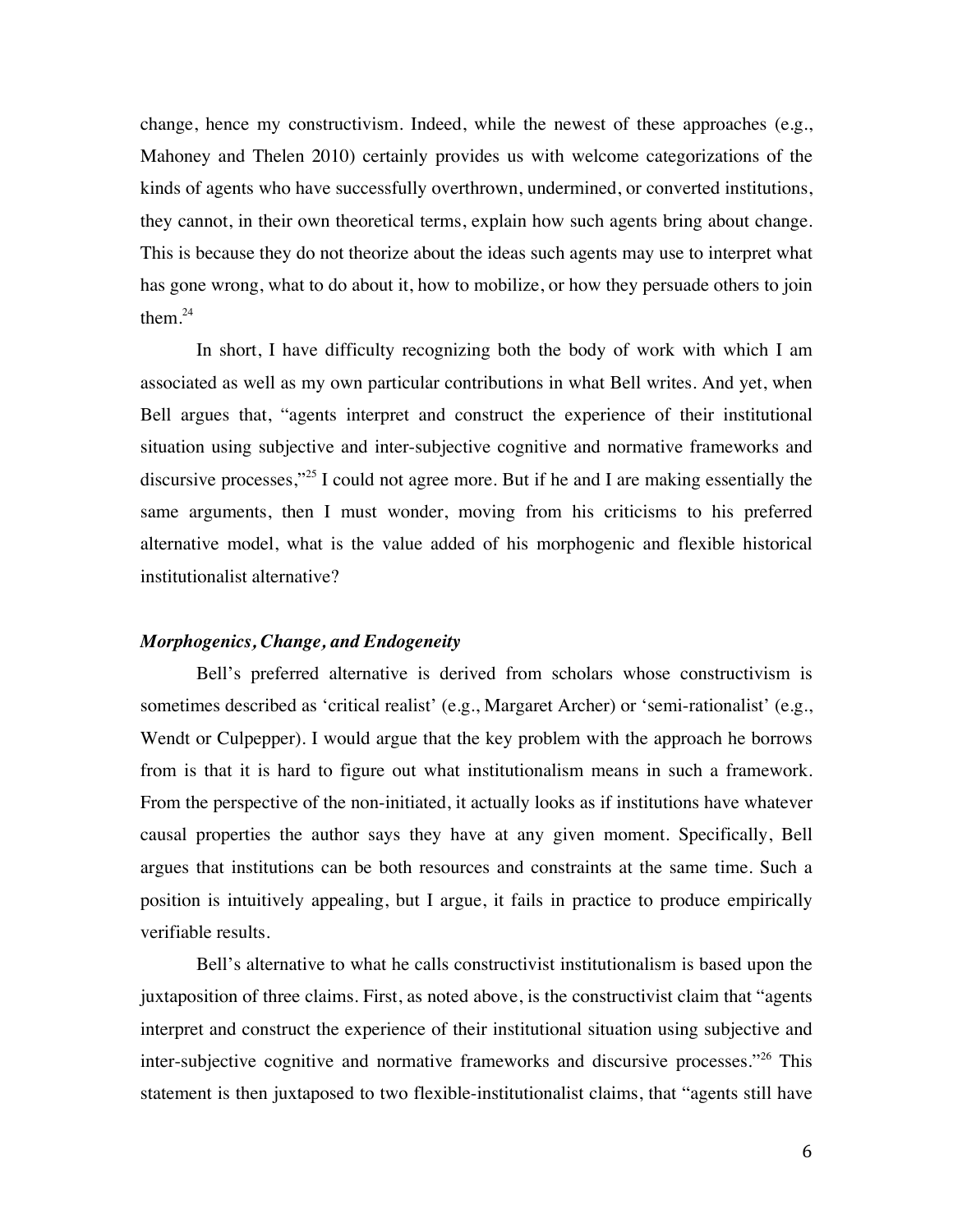contingently variable degrees of agential space or 'bounded discretion' within institutional settings," and that "institutions…[have]…important empowering and *enabling* effects."<sup>27</sup>

Bell argues that the payoff to embedding the constructivist claim in the two institutionalist claims is that this will move us beyond "a series of dualisms" concerning "change and stasis" that bedevil current approaches to explaining institutional change endogenously. The dualisms are, first, agents are constrained *and* enabled; second, institutions are structures *and* structures are institutions; third, constraints are empowerments *and* limitations. Bell sees these 'change-stasis' dualisms as a mistake since "evolution and more radical change can be handled similarly," with the only difference being that, "the level of actor discretion may increase under crisis conditions."28 Getting beyond these dualisms, he insists, allows us to see that "the line between stability and change is quite blurred."<sup>29</sup> Going further still, Bell then argues that these flexible-institutionalist accounts must also be embedded in wider structuralist accounts. But we must also remember that, like institutions, "structures can both help constrain and empower agents." Indeed, he says that "structures have institution-like effects" and "institutions will also typically mediate structural effects."<sup>30</sup>

To get beyond the dualisms, Bell invokes two causal mechanisms: dialectics and mutual constitution. In a rapid three-fold move Bell defines the world as being a place where "institutions and structures are not reducible to the actors that inhabit them," and where Archer's 'morphogenetic' account of such dialectics usefully sees agents, institutions and structures as mutually constitutive over time, producing emergent new properties." Bell ends his theoretical contribution by noting that, "structures only exert an effect when mediated through the activities of people."<sup>31</sup> So how does this resolve the stasis-change, agent-institution-structure dualisms noted above? I, at least, am still left wondering.

Invoking morphogenesis and dialectics sounds good, but it still suffers the same weakness as it did when Anthony Giddens introduced structuration theory thirty years ago.<sup>32</sup> It restates the problem: it does not solve it.<sup>33</sup> Moreover, if institutions are simply environmental objects agents can use (resources), then their institutional effect, their ability to structure behavior, falls away. To get over this problem, one would have to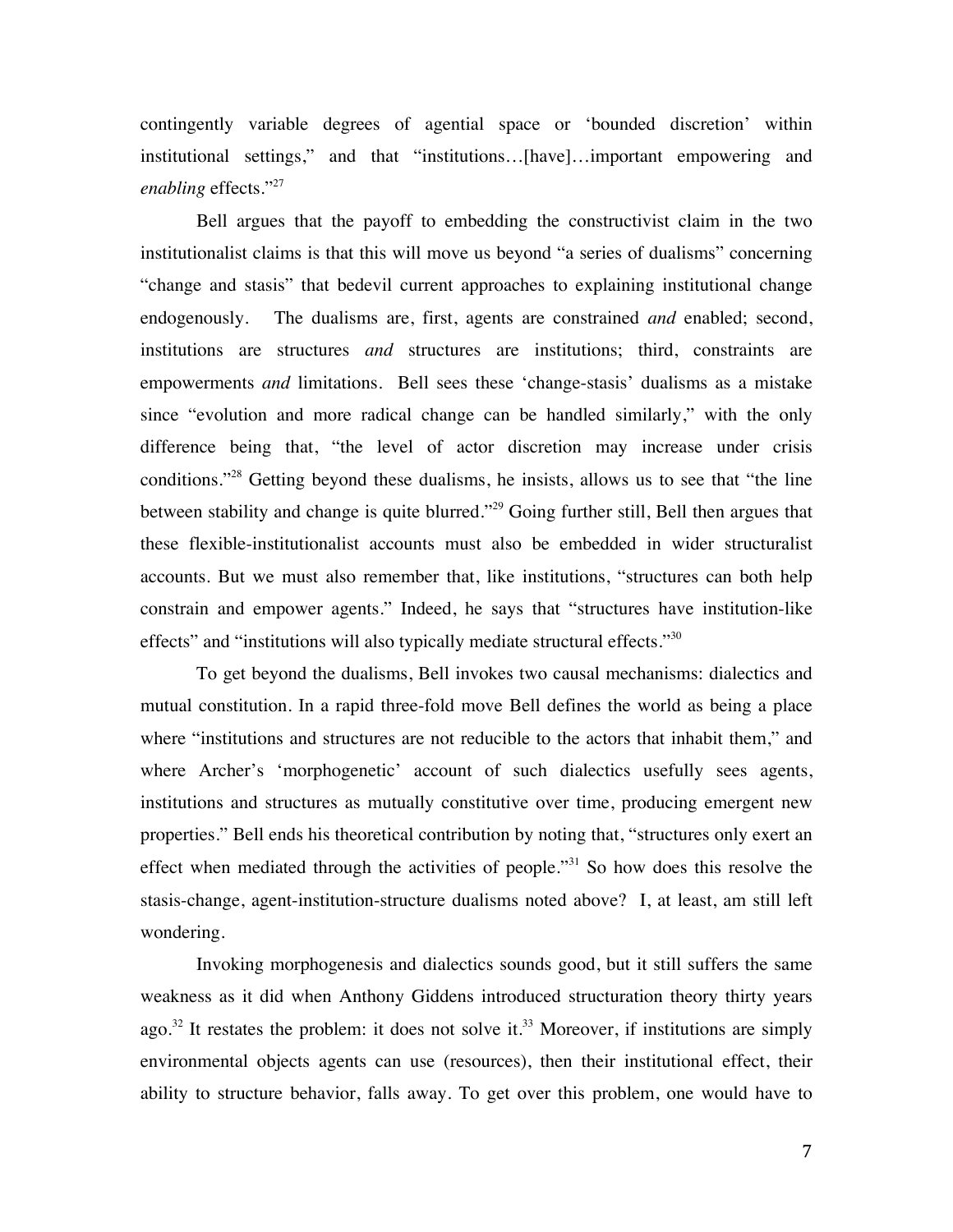specify the scope conditions governing how and when institutions constrain, and by what degree, over time, which is very difficult: and it is noteworthy that Bell makes no attempt to do so. Alternatively, as I have repeatedly argued, one could consider how agents get beyond their institutional constraints, with ideas conveyed through discourse having a causal effect on their environment. Bell seems to want to make such a move, given his first statement that "agents interpret and construct the experience of their institutional situation using subjective and inter-subjective cognitive and normative frameworks and discursive processes."<sup>34</sup> But the morphogenesis/dialectics position he invokes, where institutions are structures and resources at the same time, obviates this progressive extension of existing work.

For Bell, institutions constrain, until they don't, when they become resources, or structures, which is when agents use them to change things, thereby using institutions to change institutions. This deep endogeneity problem robs institutions as a concept of its original, and valid, analytic purchase. Turning to ideas and discourse as I have chosen to do is one way out of this impasse. Despite his own constructivism, Bell's morphogenetics and dialectics blocks off that route, and without that escape route one needs a metric for when institutions constrain and when they do not if they are to be both resources and constraints at the same time. Without such a metric of scope conditions one is left in the position where one declares a change and invokes flexible institutions/resources to explain it, with the 'proof' of flexibility being other periods where the change is not observed, which in turn shows that, by logical equivalence, institutions were in these periods non-flexible. In addition to being tautological, such a stance is purely descriptive. It is neither explanatory nor analytic.

# *In Defense of Dualisms*

Bell's alternative, the embrace of dialectics and morphogenesis, posits that institutions are always changing and collapses any and all temporal dualisms. Doing so not only throws into question the conditions under which institutions would ever have an institutional effect, it raises the issue of how one would even be able to recognize a change as a change. Collapse the distinction between stasis and change and one has to ask if, for example, a revolution is just a particularly concentrated 'evolutionary' change? If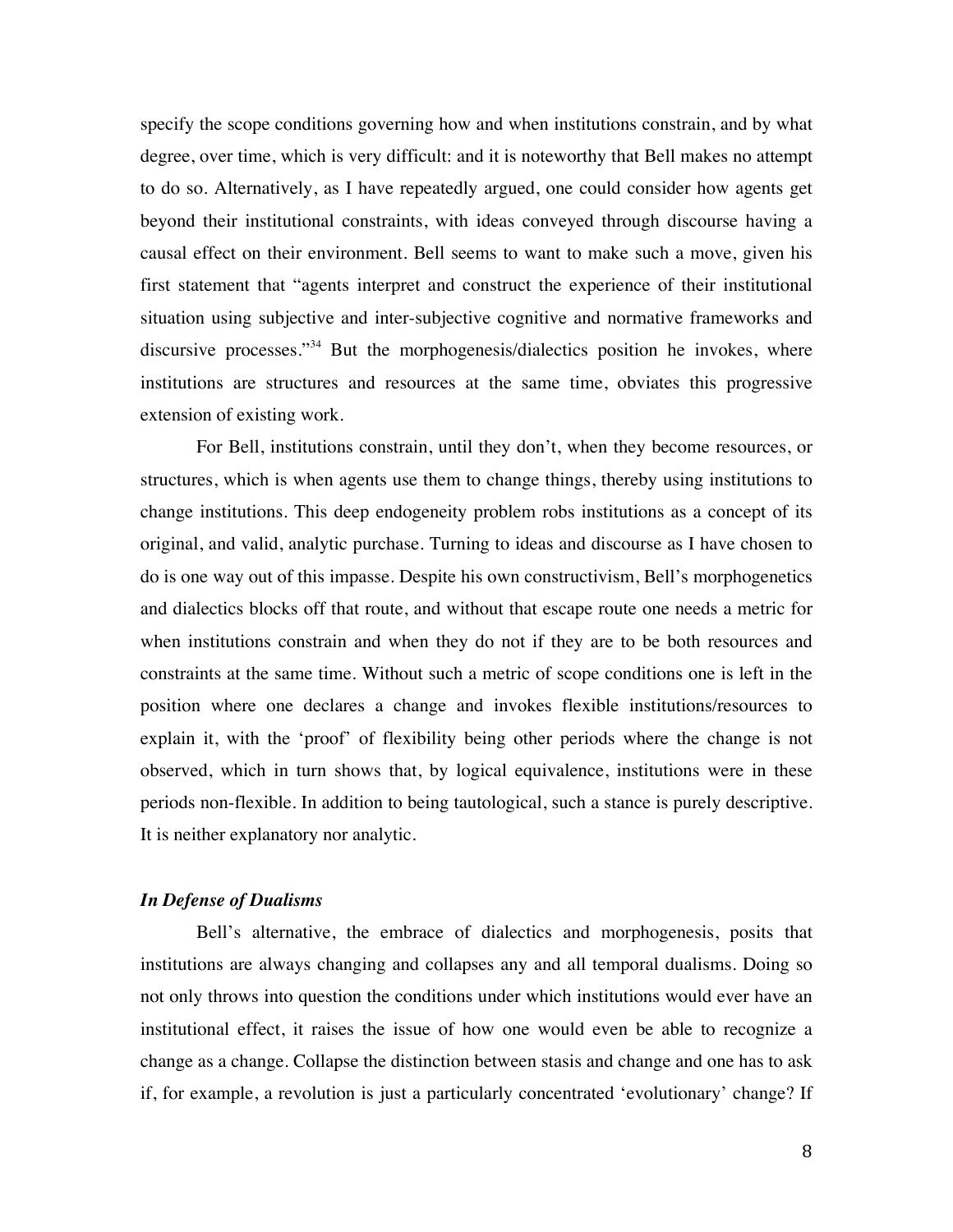all change is simply incremental steps, then periods when seemingly robust institutions and the ideas that underpin them do in fact utterly collapse (the international financial risk management architecture in 2008, North Africa in early 2011) become rather hard to explain. Of course incremental change occurs, I would never deny this: but does it matter in the way that revolutionary change matters? Recent quantitative work suggests that it does not.

For example, Baumgartner et al., show how budgetary changes follow a scale free distribution regardless of the level of government or its national origin, a finding that really challenges notions of institutional distinctiveness and incremental change.<sup>35</sup> The distribution is leptokurtic, with the vast majority of incremental changes clustered in the middle doing little to shape outcomes. What matters are those defining events that are singular, large, and come in the far reaches of the tails (high impact low probability events). Given this, Bell's claim that institutions are 'emergent' phenomena adds more opacity than clarity. For if they are emergent, how can they be ontologically prior, causally prior, and emergent all at once? The effect (the institution) can't precede the cause (the institution). It cannot emerge from itself. Invoking dialectics and mutual constitution is neither edifying nor clarifying in this regard and it does not improve upon existing institutional scholarship.

In short, one is either making an institutional argument or one is not. Juxtaposing agency and institution under the rubric of 'mutual constitution' restates rather then resolves the problem. One can say that agents have 'bounded discretion,' but unless one can say what binds the discretion apart from the fact that something changed (so there must have been more discretion than binding) the claim again becomes methodologically unsustainable. Where one sees this most clearly is in Bell's own case study of Australian central bank politics.

### *A Constructivist After All?*

Bell's analysis of Australian central bank politics seeks to show us how "how agents, institutions and structures dialectically interact, with agents mediating and actualising institutions and structures and with these in turn helping to shape the ideas and the scope of bounded discretion available to actors – all as part of a process of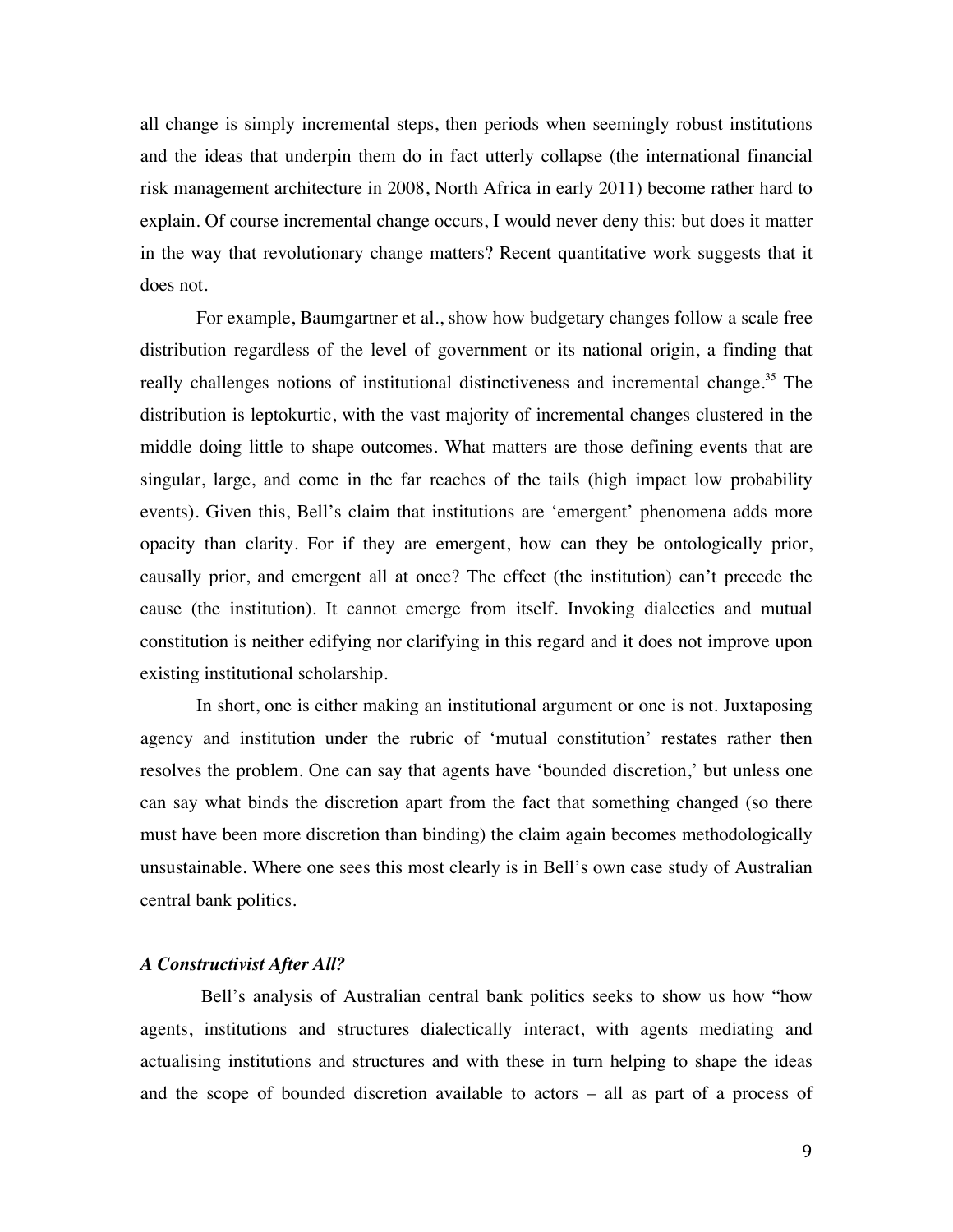shaping institutional change."<sup>36</sup> Bell investigates how the Reserve Bank of Australia gained operational independence, what it did with it, and how this relates to the morphogenetic-dialectic alternative presented earlier in the article. I suggest that rather than proving the robustness of his new framework, it shows him to be a constructivist after all.

The first part of the case study revolves around the floating of the Australian dollar in 1983 and how a large current account deficit opened up that worried policymakers. It peaked twice, in 1986 and 1989, and Bell notes that, "both episodes constituted current account crises in the eyes of policymakers."37 Yet to back up this claim Bell cites Colin Hay's work on crisis as a political construction: the very work he was critiquing in the earlier part of the paper.<sup>38</sup> Bell next refers to the politicians' fear of the deficit as a 'fixation' that "illustrates the importance of constructivist insights as well as insights about bounded discretion."39 Here he puts the emphasis on "the mindset of the policy authorities [remaining] locked," with cognitive locking and "ideational path dependence," concepts developed by both Blyth and Hay, coming to the fore. $40$ Interestingly, when Bell tries to be more institutionalist, noting that "institutional and policy legacies" are determining, one finds that they are in fact determining of "RBA leaders...novel *interpretations*,"<sup>41</sup> which allowed them, in this moment of uncertainty, to change policy, which sounds awfully like Blyth's argument in *Great Transformations*.

Later in the case study Bell details the battle between inflation hawks and doves, to find that the doves won-out because of their ability to appeal to the bank's Keynesian dual mandate. Bell invokes the central bank's dual mandate as a legislative fact – an institution - that tempers the power of ideas.<sup>42</sup> But I would, drawing on my own work, argue that specific polity types (institutions) give rise to particular discursive processes that are causally important in their own right.<sup>43</sup> The dual mandate is a social fact, which means that it is also a norm about what policymakers should do, and is therefore as ideational, constructed, and as contested as it is institutional, and that contestation is at base discursive.

Following this episode Bell again stresses "the ideational front" opening up when a paper by an economist in the early 1990s apparently changes everyone's mind about the sources of the deficit.<sup>44</sup> As Bell summarizes, "the ideas of policy makers were thus a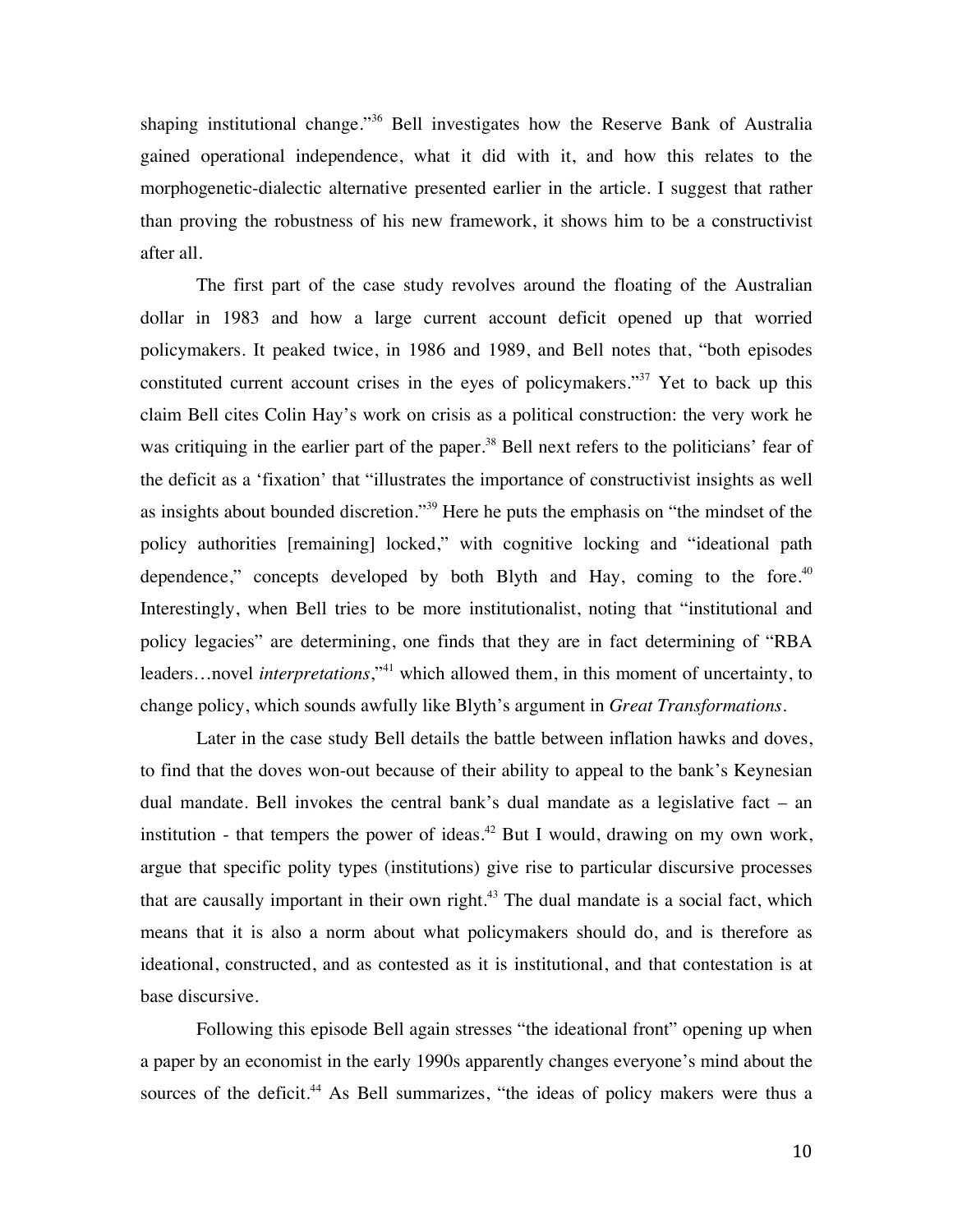crucial element in interpreting reality and in shaping policy options…[but]…this constructivist take…is not the whole story."<sup>45</sup> Again, I would never have said it was, especially when the structural factors invoked by Bell at this point to constitute 'the whole story' are as large and vague as the rise of China and the increasing flexibility of the Australian labor market. Finally, the Asian crisis example seems to be exactly about a moment of uncertainty when Australian policymakers ignored what their institutions told them and tried a new policy idea: face down the hedge funds.<sup>46</sup>

Given this, Bell's own analysis is really much more constructivist than it is institutionalist, flexible or otherwise. Bell's arguments concerning dualisms, morphogenesis, and dialectics inform, as far as I can see, none of the case study. Indeed, at the end of his argument Bell insists that one must see "embedded agents as a key component of the analysis, albeit agents who are dialectically engaged in shaping and being shaped by their relevant contexts over time" even if such agents "are interpretive agents using ideas to help define their interests, motives and strategies for action."<sup>47</sup> To me this is a quintessential constructivist insight, the type of which I have made many times already. It seems that Professor Bell actually belongs much more with his constructivist interlocutors than he realizes. I, for one, welcome him to the conversation.

# **Endnotes**

 $<sup>7</sup>$  Bell, 'Do We Really Need a New 'Constructivist Institutionalism?', p. 4.</sup>

 $1$  Bell, 'Do We Really Need a New 'Constructivist Institutionalism?', p. 2.

 $2$  Bell, 'Do We Really Need a New 'Constructivist Institutionalism?', p. 2

 $3$  Bell, 'Do We Really Need a New 'Constructivist Institutionalism?', p. 20

 $4$ Bell, 'Do We Really Need a New 'Constructivist Institutionalism?', p. 4.

 $<sup>5</sup>$  Bell, 'Do We Really Need a New 'Constructivist Institutionalism?', p. 5.</sup>

 $6$  What is contradictory, as we shall see below, is that institutons are both constraining and enabling of action.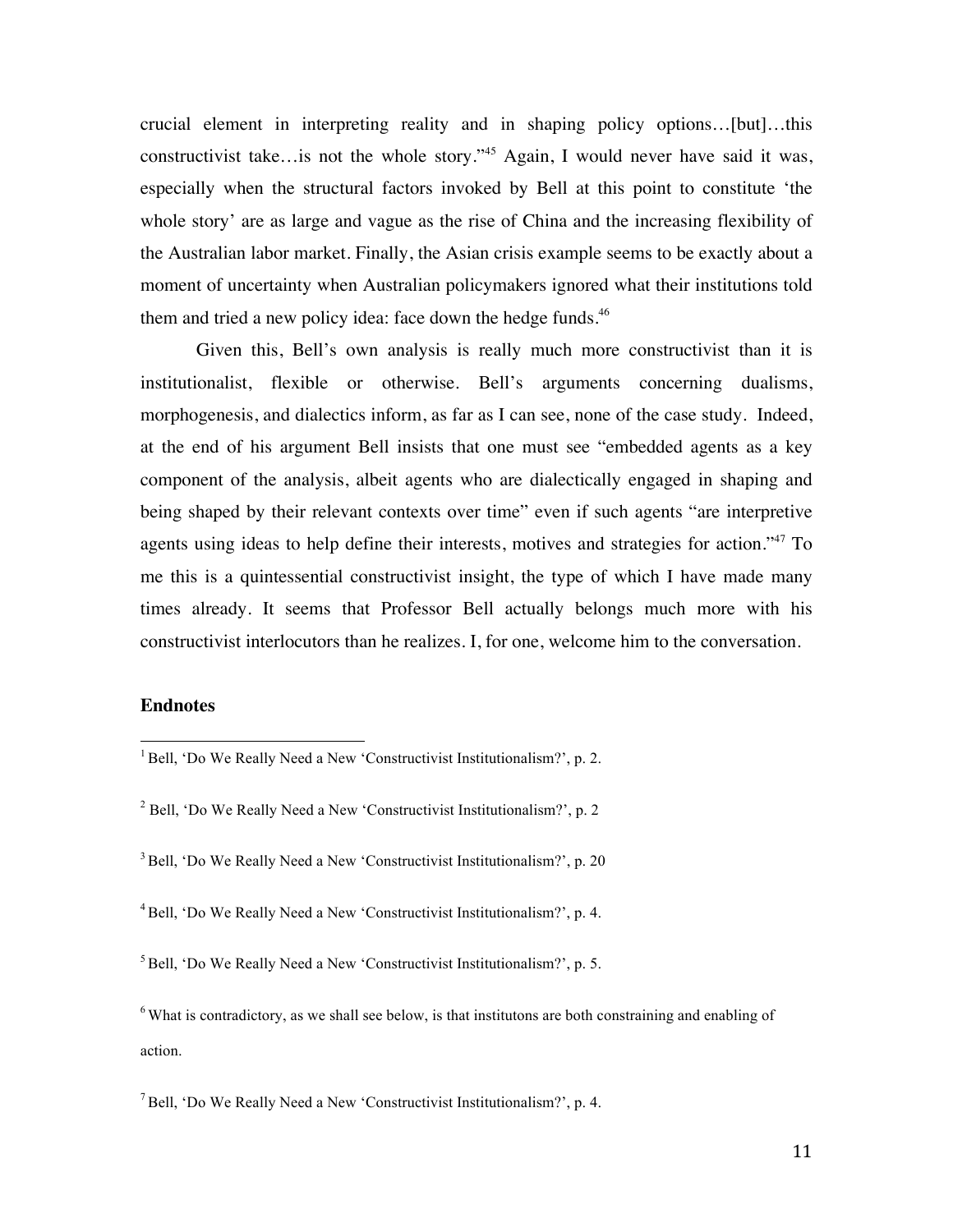<sup>8</sup> See Mark Blyth, *Great Transformations: Economic Ideas and Institutional Change in the Twentieth Century* (Cambridge: Cambridge University Press 2002); Mark Blyth, 'Structures do not Come with an Instruction Sheet: Interests, Ideas and Progress in Political Science,' *Perspectives on Politics* 1 (2003) pp. 695-703, Mark Blyth, 'When Liberalisms Change: Comparing the Politics of Deflations and Inflations', in Arthur T. Denzau, Thomas C. Willett, and Ravi K. Roy, eds. *Neoliberalism, National and Regional Experiments with Global Ideas* (London and New York: Routledge 2006); Mark Blyth, 'Constructing the International Economy', in Abdelal, Blyth and Parsons, eds. *Constructing the International Economy*, Ithaca: Cornell University Press 2010; Mark Blyth, 'Ideas, Uncertainty and Evolution', in Robert Cox and Daniel Beland, eds. *Ideas and Politics in Social Science Research* (Oxford University Press 2011), pp. 83- 101.

 $9^9$  Bell, 'Do We Really Need a New 'Constructivist Institutionalism?', p. 5.

10Blyth, *Great Transformations,* p. 41.

 $11$  Bell, 'Do We Really Need a New 'Constructivist Institutionalism?', p. 5.

 $12$  Bell, 'Do We Really Need a New 'Constructivist Institutionalism?', p. 4.

13Blyth, *Great Transformations*, p. 171

<sup>14</sup> For a similar argument see Rawi Abdelal, *Capital Rules: The Construction of Global Finance* (Cambridge: Harvard University Press 2006)

<sup>15</sup> Bell, 'Do We Really Need a New 'Constructivist Institutionalism?', p. 4.

<sup>16</sup> Bell, 'Do We Really Need a New 'Constructivist Institutionalism?', p. 4. My emphases.

17 See, for example, Vivien A. Schmidt, *The Futures of European Capitalism* (Oxford: Oxford University Press, 2002); Vivien A. Schmidt, 'Does Discourse Matter in the Politics of Welfare State Adjustment?' *Comparative Political Studies* 35 (2002): 168-193; Vivien A. Schmidt, 'How, Where, and When does Discourse Matter in Small States' Welfare State Adjustment?', *New Political Economy* 8 (2003): 127-46; Vivien A. Schmidt, *Democracy in Europe: The EU and National Polities* (Oxford: Oxford University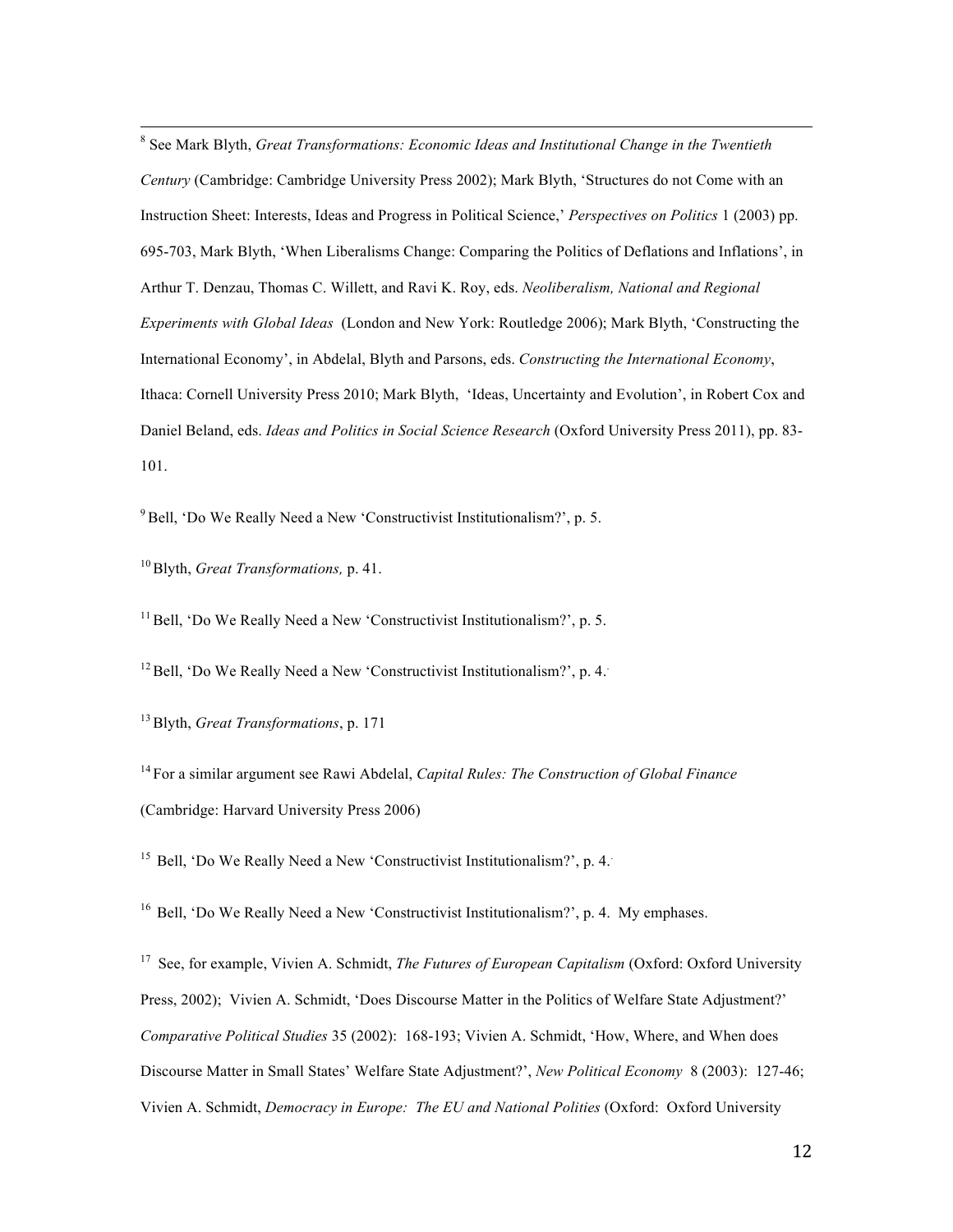Press, 2006); Vivien A. Schmidt, 'Trapped by their Ideas: French Elites' Discourses of European Integration and Globalization', *Journal of European Public Policy* 14 (2007): 992-1009; Vivien A. Schmidt, 'Putting the Political Back into Political Economy by Bringing the State Back Yet Again', *World Politics* 61 (2009): 516-548; Vivien A. Schmidt, 'Discursive Institutionalism: The Explanatory Power of Ideas *and* Discourse', *Annual Review of Political Science* 11 (2008): 303-26; Vivien A. Schmidt, 'Taking Ideas *and* Discourse Seriously: Explaining Change through Discursive Institutionalism as the Fourth New Institutionalism'. *European Political Science Review* 2 (2010): 1-25

<u> 2002 - Andrea San Andrea San Andrea San Andrea San Andrea San Andrea San Andrea San Andrea San Andrea San An</u>

 $18$  These include the work of Hay, Blyth, the few early historical institutionalists who strongly stress ideas named by Bell such as Margaret Weir, Victoria Hattam, Desmond King, the early Peter A. Hall, Robert Lieberman, and lattery, John Campbell. Note that Campbell has called his work 'discursive institutionalist' and that the book Campbell authored in 2004, *Institutional Change and Globalization* (Princeton: Princeton University Press), which Bell uses to critique Blyth, is actually extremely lauditory regarding Blyth's work.

 $19$  As in 'advocacy coalitions' (Sabatier), 'epistemic communities' (Haas), and 'norm entrepreneurs' (Finnemore and Sikkink).

 $^{20}$  As in 'communicative action' (Habermas), 'deliberative democracy' (Dryzek), 'mass publics' (Zaller), 'political persuasion' (Mutz), or 'public debates' (Art).

<sup>21</sup> E.g., Vivien A. Schmidt, 'Institutionalism and the State' in *The State: Theories and Issues*, eds., Colin Hay, David Marsh, and Michael Lister (Basingstoke: Palgrave, 2005); Schmidt 'Discursive Institutionalism'.

<sup>22</sup> For example, Schmidt *Futures of European Capitalism*; Schmidt *Democracy in Europe*; Schmidt, 'Putting the Political Back into Political Economy'. .

<sup>23</sup> Vivien A. Schmidt and Claudio Radaelli, 'Conceptual and Methodological Issues in Policy Change in Europe' *West European Politics* 27 (2004): 1-28; Schmidt *Futures of European Capitalism*, Ch. 2.

 $24$  Which is what Bell does in his own case study. On the specific problems of historical institutionalism, see Vivien A. Schmidt, "Analyzing Ideas and Tracing Discursive Interactions in Institutional Change:

13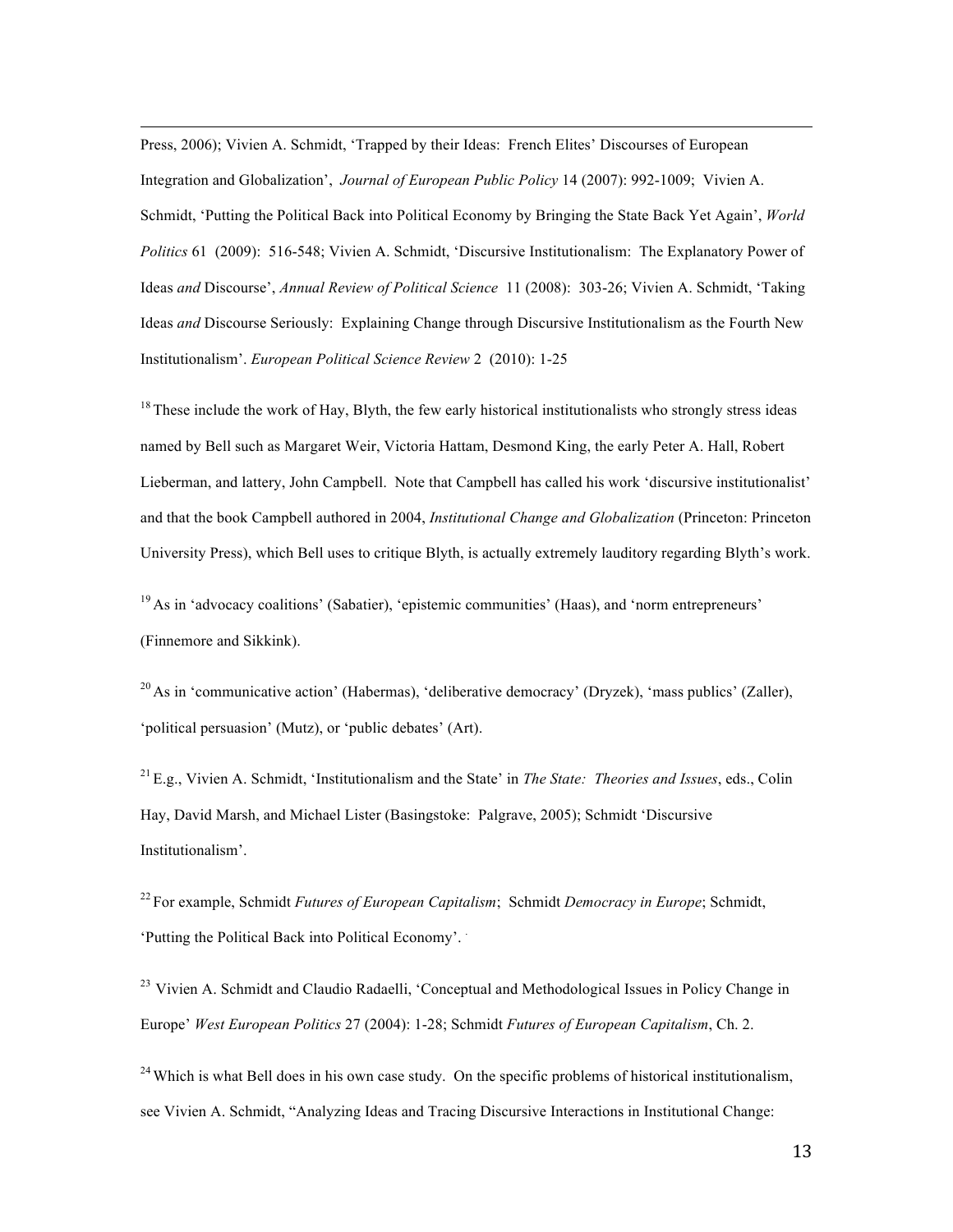From Historical Institutionalism to Discursive Institutionalism." Harvard Center for European Studies, CES Papers, Open Forum #3 (January 2011). See also: Schmidt, 'Discursive Institutionalism'; Schmidt, 'Taking Ideas and Discourse Seriously'.

<u> 2002 - Andrea San Andrea San Andrea San Andrea San Andrea San Andrea San Andrea San Andrea San Andrea San An</u>

<sup>25</sup> Bell, 'Do We Really Need a New 'Constructivist Institutionalism?', p. 9.

 $^{26}$  Bell, 'Do We Really Need a New 'Constructivist Institutionalism?', p. 9.

 $27$  Bell, 'Do We Really Need a New 'Constructivist Institutionalism?', p.10.

 $^{28}$  Bell, 'Do We Really Need a New 'Constructivist Institutionalism?', p. 12.

 $^{29}$ Bell, 'Do We Really Need a New 'Constructivist Institutionalism?', p. 12.

 $30$  Bell, 'Do We Really Need a New 'Constructivist Institutionalism?', p. 12.

 $31$  Bell, 'Do We Really Need a New 'Constructivist Institutionalism?', p. 14.

<sup>32</sup> Anthony Giddens, *A Contemprary Critique of Historical Materialism* (Palo Alto: Stanford University Press 1981)

<sup>33</sup> Martin Hollis and Steven Smith, *Explaining and Understanding in International Relations* (Oxford, Oxford University Press 1991)

 $34$  Bell, 'Do We Really Need a New 'Constructivist Institutionalism?', p. 9.

35Baumgartner et al., "A General Empirical Law of Public Budgets: A Comparative Analysis," *American Journal of Political Science* 53 (October 2009): 855-73. As Baumgartner et al. put it, "Frequency distributions of public budget changes are leptokurtic for all cases studied thus far, and hence rule out the standard incremental model" p. 857.

<sup>36</sup> Bell, 'Do We Really Need a New 'Constructivist Institutionalism?',' p. 15.

 $37$  Bell, 'Do We Really Need a New 'Constructivist Institutionalism?', p. 12.